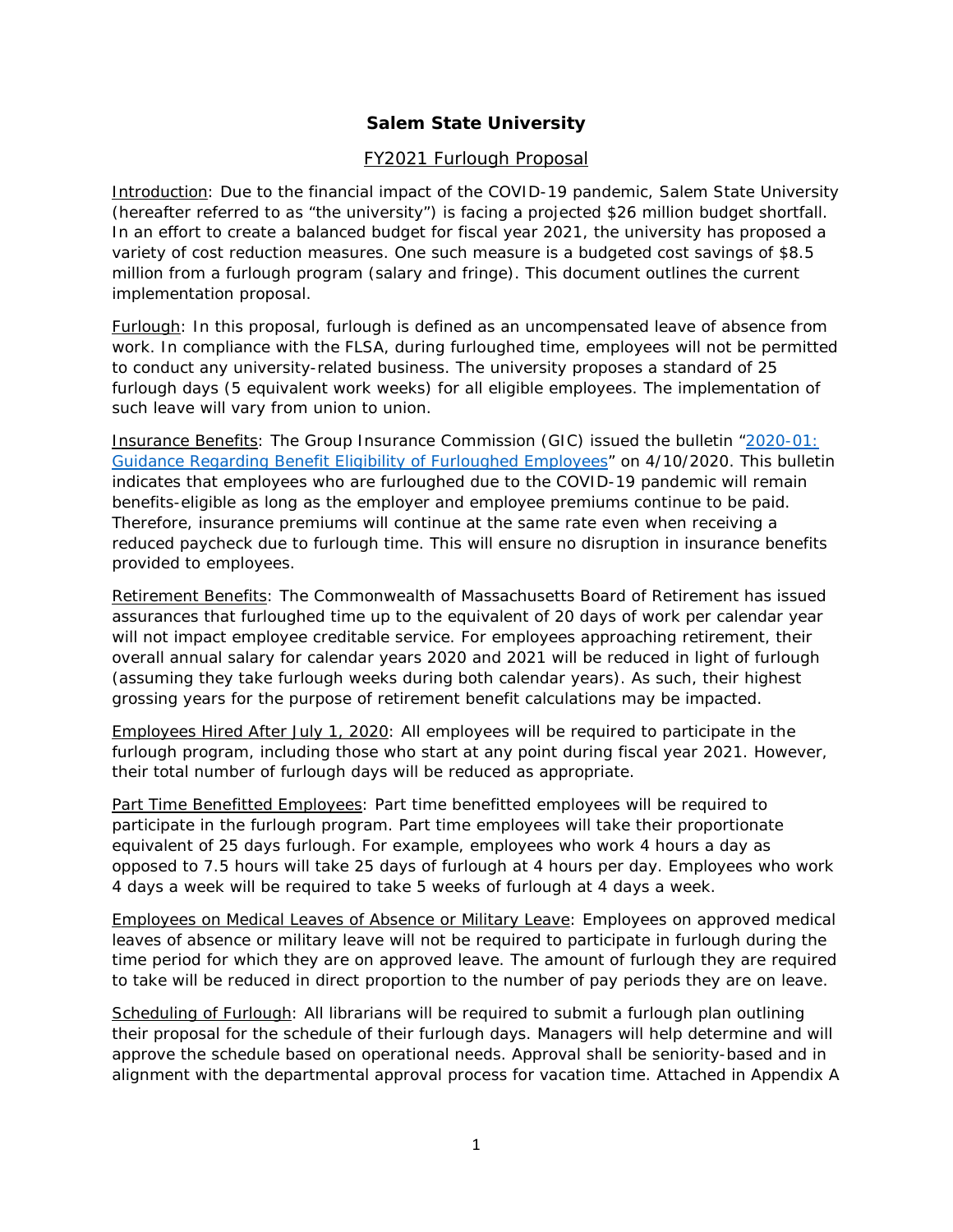is the "Furlough Schedule" document to be completed by each librarian and submitted to HR no later than one month after a finalized furlough plan is published.

Unemployment: Employees on furlough may apply to receive unemployment benefits. Eligibility is solely determined by the Massachusetts Department of Unemployment Assistance. While the University cannot guarantee employee eligibility, the information outlined below suggests that furloughed employees may be eligible to collect unemployment.

Information from the Massachusetts Department of Unemployment Assistance COVID-19 FAQ states that "If the furlough is because of COVID-19, employees are eligible for unemployment benefits. Workers who are temporarily unemployed due to lack of work because of COVID-19 and expect to return to work will be eligible for unemployment benefits. Under the Emergency Regulations, individuals in such situations are in "Standby Status." Standby status is meant to help both employers and their employees in situations where the unemployment is expected to be temporary. Employers maintain contact with their workforce during the period of unemployment (in this case, a furlough) and have experienced employees ready to return when work becomes available again. Employees who find themselves in those situations due to COVID-19 will be approved for benefits more quickly and will be relieved of traditional work search activities. In order to fulfill the requirements to be able, available and actively seeking work, individuals on standby status need only take reasonable measures to maintain contact with their employer, and to be available for hours offered by the employer."

Further information and guidance for employees interested in collecting unemployment will be communicated with any announcement of furlough.

### **Summary of Furlough Logistics**

| <b>Item</b>                | AFSCME & NUC " | <b>APA &amp; NUP</b> | <b>MSCA</b> |  |
|----------------------------|----------------|----------------------|-------------|--|
| <b>Total Furlough Days</b> | 25             | 25                   | 25.         |  |
| Minimum Increment          | 1 Week         | 1 Week               | 1 Week      |  |

#### **Summary of Furlough Cost Savings**

| <b>Savings</b>               | <b>AFSCME &amp;</b><br><b>NUC</b> | <b>APA &amp; NUP</b> | <b>MSCA</b> | <b>Total</b> |
|------------------------------|-----------------------------------|----------------------|-------------|--------------|
| 25 Days - Salary Only        | \$958,445                         | \$2,357,559          | \$2,734,208 | \$6,050,213  |
| 25 Days – Fringe             | \$172,712                         | \$424,832            | \$492,704   | \$1,090,248  |
| 25 Days - Salary +<br>Fringe | \$1,131,157                       | \$2,782,391          | \$3,226,913 | \$7,140,461  |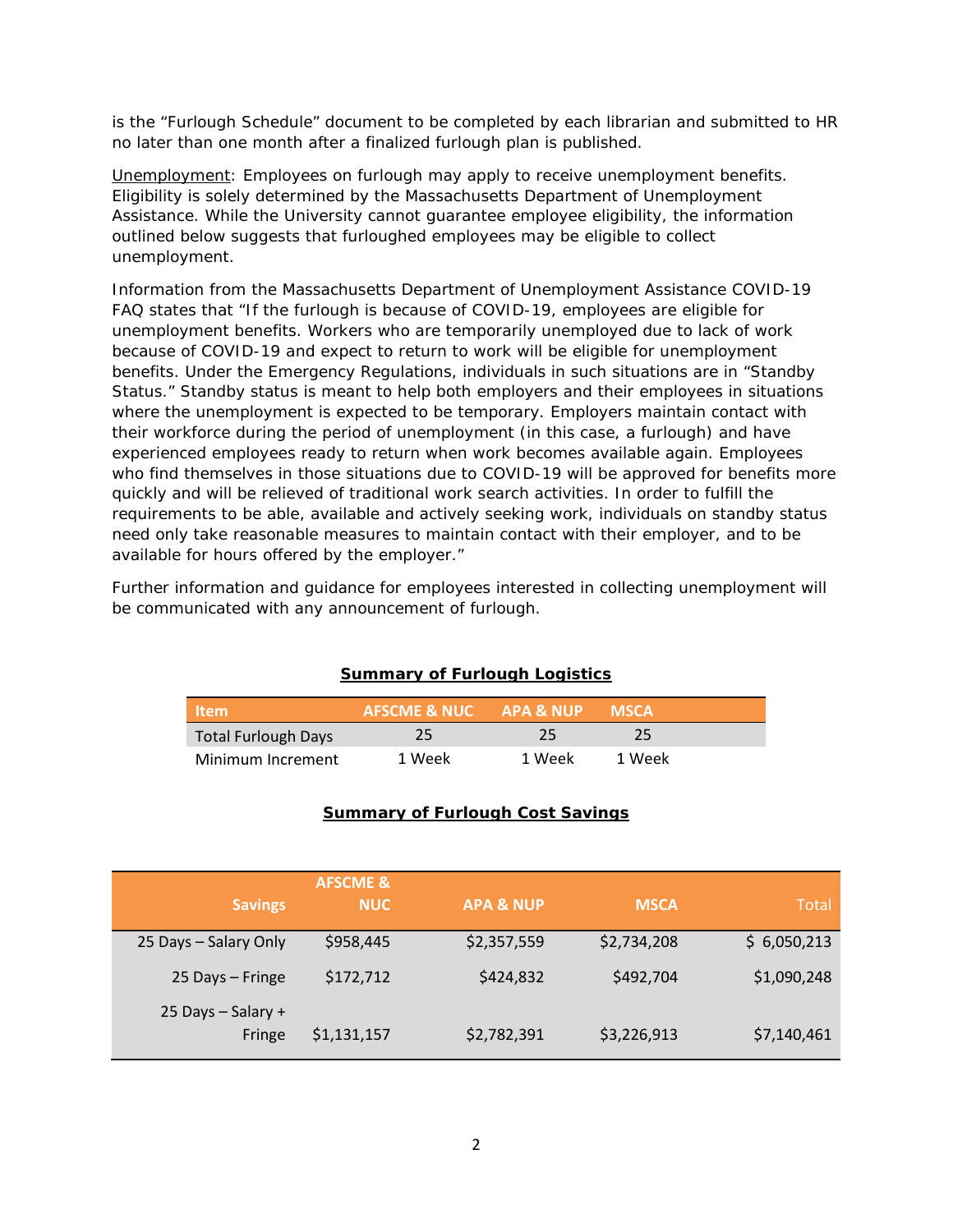### **MSCA Faculty**

Proposal: All MSCA faculty, unless noted below, will be required to take 25 furlough days over the course of fiscal year 2021.

Due to their status as exempt employees under the Fair Labor Standards Act, faculty must take this furlough time in minimum 1-week increments. Faculty workload responsibilities will be adjusted by removing the required scholarship expectations for fiscal year 2021. Furlough weeks are indicated as follows:

- December 27, 2020 January 2, 2021
- January 3 January 9, 2021
- January  $10 -$  January  $16, 2021$
- March 14 March 20, 2021
- May 23 May 29, 2021

Employees Not Subject to Furlough: The following employee groups will not be subject to furlough:

- Employees on approved paid leave such as FMLA, Military Leave or Worker's Compensation during the time period which they are on leave.
- Employees currently on H-1B visas. Per Department of Labor and U.S. Citizenship and Immigration Services (USCIS) regulations, the university is required to honor its Labor Condition Application (LCA) obligations to its H-1B visa sponsored employees.

### **MSCA Librarians**

Proposal: All MSCA librarians, unless noted below, will be required to take 25 furlough days over the course of fiscal year 2021.

Due to their status as exempt employees under the Fair Labor Standards Act, librarians must take this furlough time in minimum 1-week increments. Adjustments to work product expectations will be made in collaboration with the employee and their supervisor. With managerial approval, furlough time may be taken at any point during the fiscal year after an agreement is reached and concluding on June 30, 2021.

Employees Not Subject to Furlough: The following employee groups will not be subject to furlough:

• Employees on approved paid leave such as FMLA, Military Leave or Worker's Compensation during the time period which they are on leave.

[end of document]